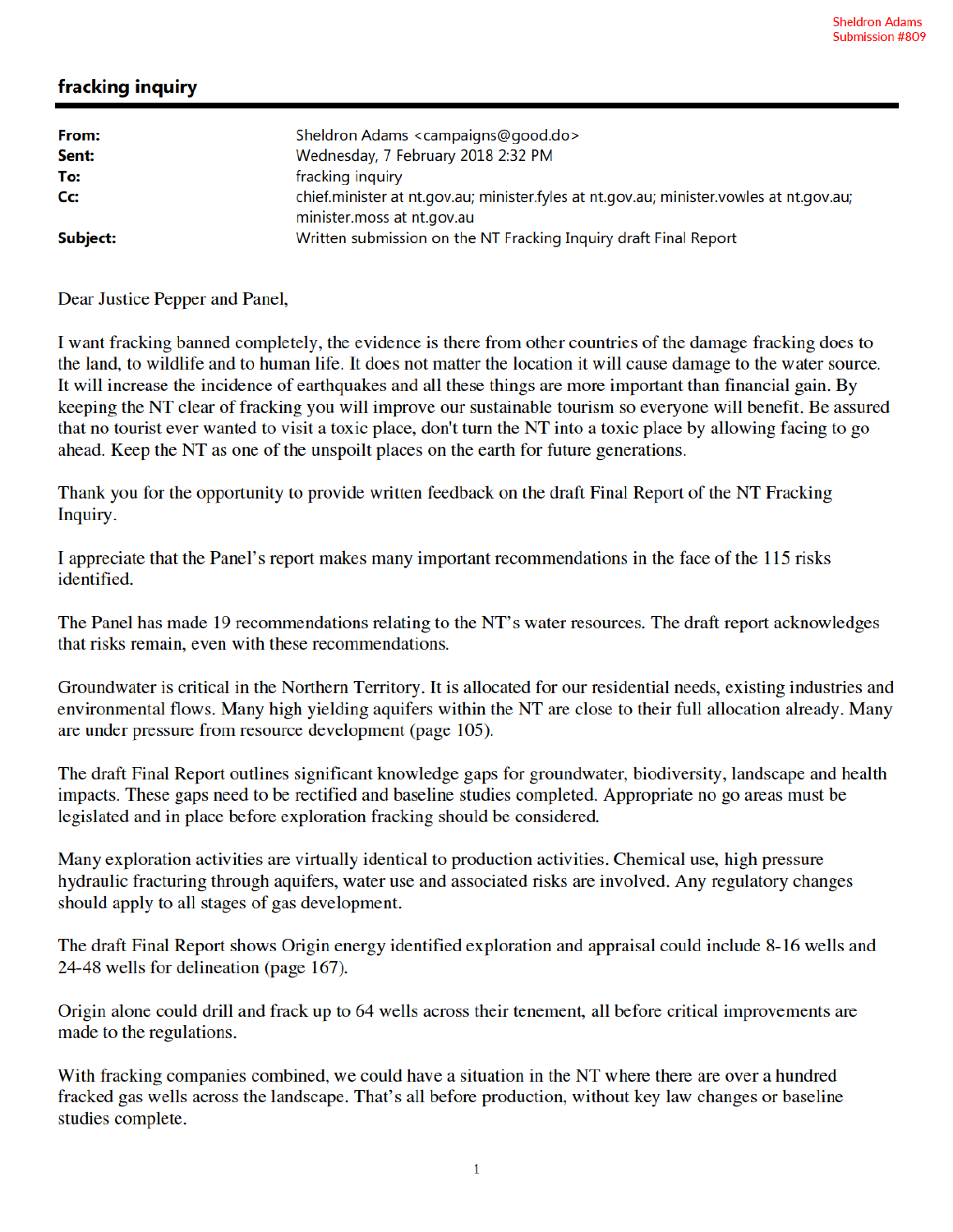Critical studies identifying no go zones will difficult to achieve in an area already littered with fracked gas exploration wells.

I support the swath of new regulations and legislation required to try and protect landholders and water. However, that work needs to happen before the oil and gas industry is permitted to start fracking in the Northern Territory again.

The below critical recommendations must be improved and work completed BEFORE EXPLORATION fracking takes place.

Recommendation 5.1 (Enforceable code of practice for abandonment of onshore gas wells)

Recommendation 5.6 (Wastewater management framework)

Recommendation 7.1 (Water Act amended for shale extraction licence and payment for water)

Recommendation 7.4 (Strategic regional environmental and baseline assessment (SREBA), including a regional groundwater model, be developed and undertaken)

Recommendation 8.4 (Fire management plan and 10 year baseline assessment)

Recommendation 9.2 (Code of practice be developed and implemented for monitoring, detection and reporting of methane emissions)

Recommendation 10.1 (Human Health Risk Assessment prepared and approved)

Recommendation 12.11 (Social impact management plan) This recommendation should also be extended to allow for the legal right to say 'no' to fracking.

Recommendation 14.1 (Design and implement a full cost recovery system for fracking regulation)

Recommendation 14.16 (Legislation to regulate seismic surveys, drilling, hydraulic fracturing, and well abandonment)

Recommendation 14.18 (Fit and proper person test)

Recommendation 15.1 (Strategic regional environmental and baseline assessment (SREBA) undertaken and no go zones implemented)

In the NT there is a saying, "Once you frack you can't go back." Exploration fracking is no different. The studies, legal improvements and no-go zones suggested by the panel are critical. They must be actioned before any further fracking exploration.

Let's not wait until the production phase to put in place critical new regulations and laws. We must avoid delays to the protection of the Northern Territory's water, landscapes and people.

Thank you for considering my feedback on this critical matter for the future of the Northern Territory.

Yours sincerely, Sheldron Adams Lyons, Northern Territory, 0810, Australia